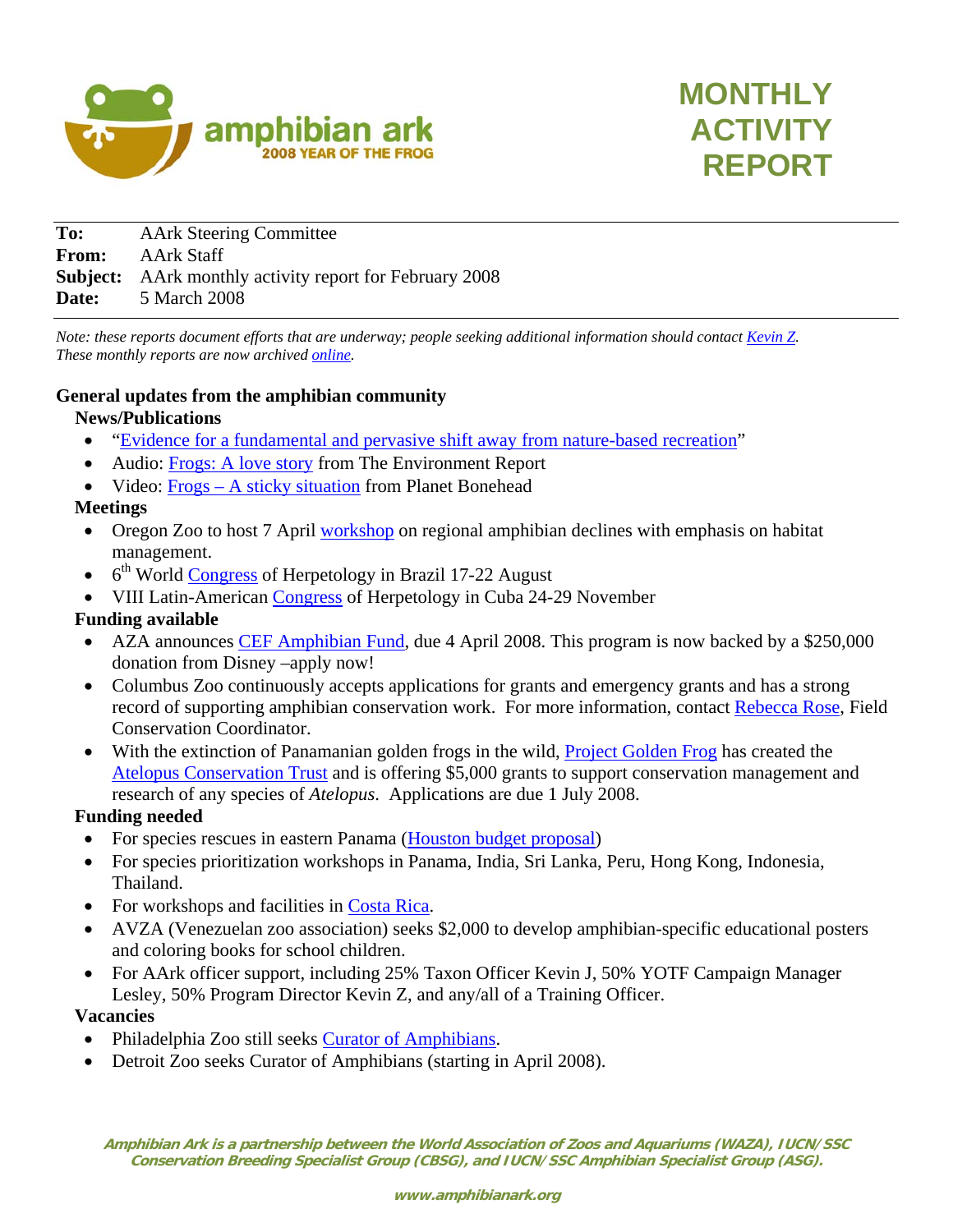

# **CURRENT**

AArk Coordination (compiled by AArk Program Officer [Kevin Zippel](mailto:KevinZ@AmphibianArk.org)).

- Put final touches on article proof for hobbyist periodical *Reptiles Magazine* to raise awareness among that group, including their potential impact on and contributions to amphibian conservation.
- Will attend and present at regional association annual conferences for ARAZPA and SZB in March to promote YOTF.
- Collectively we are defining work list for new AArk Research Officer Robert Browne, appointed through Antwerp Zoological Society.
- Also trying to determine logistics for global distribution of free bleach please get back to me as soon as possible with your needs: quantity and frequency!
- Vast majority of AArk coordination efforts going into enabling partners for the YOTF campaign and various capacity building efforts.

# Taxon Survival Efforts (compiled by AArk Taxon Officers [Kevin Johnson](mailto:KevinJ@AmphibianArk.org) and [Richard Gibson](mailto:Richard@AmphibianArk.org))

- Luis Carrillo led a species prioritization workshop in Mexico 18-20 February. Thanks to Africam Safari and AArk for support.
- Completed versions of the prioritization data from various workshops are available on the **Amphibian** [Ark portal.](http://zims.isis.org/aark/default.aspx)
- Richard is planning to lead a prioritization workshop in South Africa, possibly in April.
- Kevin J is planning to lead prioritization workshops in Indonesia, Thailand and Hong Kong possibly in April/May.
- Richard will be working with ASG on amphibian conservation activities at the  $6<sup>th</sup>$  World Congress of Herpetology in Manaus.
- CBSG office putting final touches on Kihansi spray toad PHVA.

# **Training & Other Capacity Building** (compiled by AArk staff)

- Everyone is looking for "creative solutions" to fill the last AArk vacancy Training Officer and not break the AArk budget. We really need an institution to donate most/all of this position, as Brookfield and Chester are doing for others.
- On February 11, an amphibian training course for zoo educators organized by VZP took place at Cologne Zoo.
- On February 12, 63 people (including 8 lecturers) participated in an Amphibian Workshop, which took place at Monschau. The Workshop was jointly organized by DWV and DGT and with participation of WAZA, DGHT, BdZ (zoo keepers association) and VZP (zoo educators association) as a follow-up to the Chemnitz Training Course 2007.
- Richard is working with colleagues at ZSL to develop standard best-practice amphibian quarantine and chytrid monitoring protocols building upon our still growing understanding of epidemiology of chytridiomycosis.
- Tentative plans are being made for a husbandry workshop in Johannesburg in April 2008.
- Richard is working with Durrell's Gerardo Garcia and others to implement EAZA-wide amphibian husbandry training, designed to build capacity within the EAZA region and beyond. This [course](http://www.amphibianark.org/Kevin/reports/Amphibian%20Conservation%20Husbandry_Flyer%20FINAL.pdf) is scheduled for March 2008 (with financial support from Chester Zoo).
- Kevin Z, and Joe Mendelson and Ron Gagliardo (both AArk Steering Committee) will instruct at  $6<sup>th</sup>$ AZA [Amphibian Biology & Management](http://www.aza.org/prodev/Amphibians/) course in Toledo 12-18 April 2008. Special thanks to Toledo Zoo for continuing to host this course, and to Zoos Victoria and Columbus Zoo for financial sponsorship of Mr. Zhang Gaofeng, representative of the Chinese Association of Zoological Gardens (CAZG) from Beijing Zoo.
- Kevin Z might lead "mini-curso" training workshop at Annual Conference of Brazilian Association of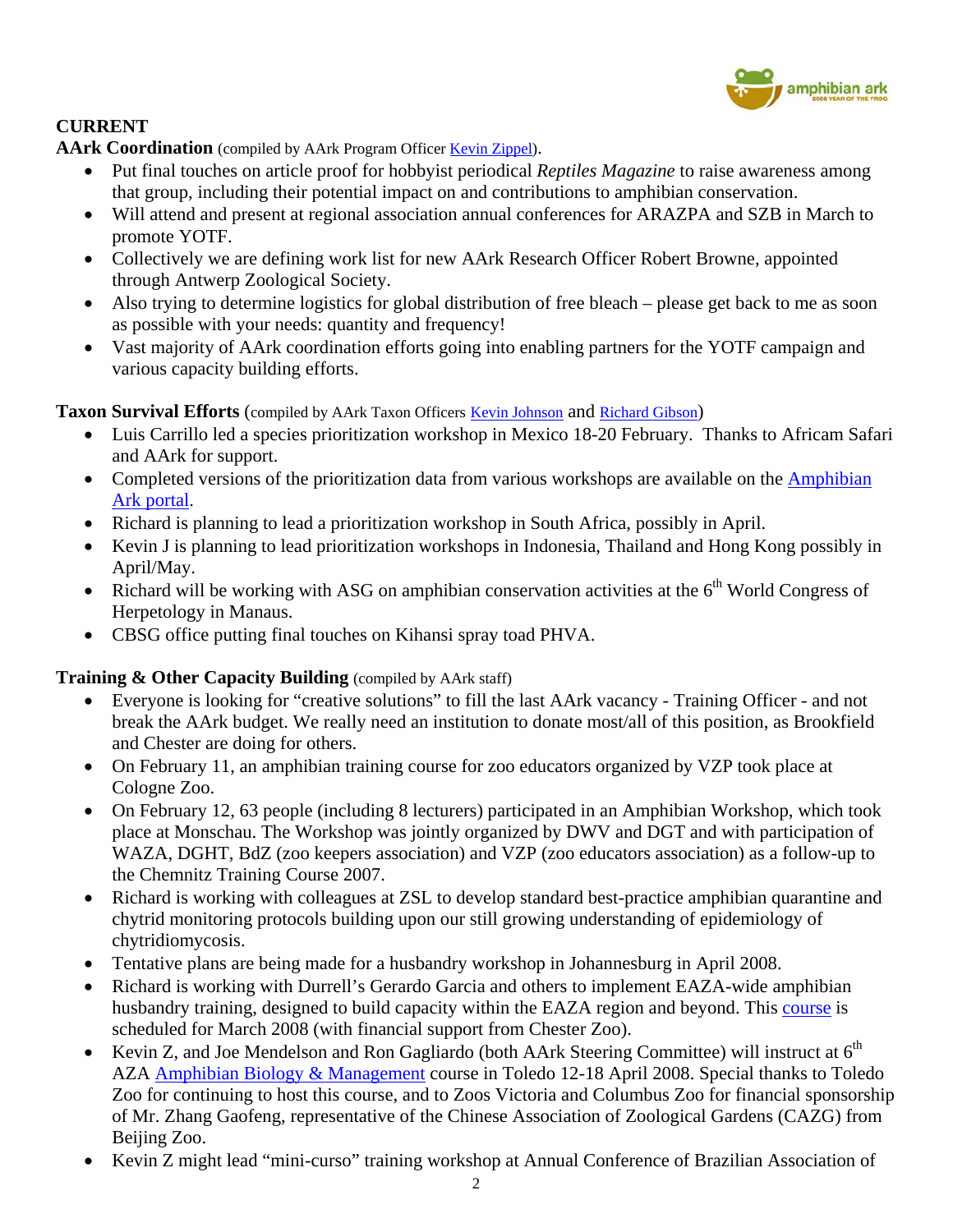

Zoos in April 2008, or possibly a full week-long course thereafter.

Mesoamerican training course in preparation through [AMACZOOA;](http://www.amaczooa.org/) more details coming soon.

**Communications/Development** (compiled by YOTF Global Campaign Manager [Lesley Dickie](mailto:Lesley@AmphibianArk.org))

# • **The AArk 2008 YOTF campaign:**

- After Lesley gave a presentation at the Royal Veterinary College, London, UK, the student Zoological Society has set up a small grant programme for any RVC student to undertake amphibian related research as part of their degree. Lesley to liaise with new AArk Research Officer to help direct the kind of projects most suitable and useful.
- Lesley has received some updates from zoos around the world in February and will be contacting all regional coordinators to solicit feedback on the Leap Day activities – images of events and activities are always extremely helpful.
- Liaising with Frozen Ark colleagues at ZSL over possible amphibian materials for the ARK.
- The British and Irish Association of Zoos and Aquariums, in conjunction with the All-Party Zoo and Aquarium Interest Group of the UK Parliament, had a frog conference on the  $26<sup>th</sup>$  February at the Palace of Westminster. Lesley and Gordon Reid both gave presentations and Lesley brought a frog and toad from London Zoo for the politicians to meet. Charles Walker MP, the Chair of the All-Party Group, was very pleased with the event and also the tremendous response to the Early Day Motion, which now has 261 supporting signatures. This is the second highest EDM of the more than 1100 EDM's and EDM amendments of the 2007/08 session. Mr Walker hopes to bring the amphibian extinction crisis to full parliamentary debate in relation to the appropriate UK government response. Congratulations to Miranda Stevenson and team at BIAZA for working with Mr Walker on advancing political support in the UK for the Year of the Frog!
- Lesley gave a presentation on Amphibian Ark and the YOTF at a members event in ZSL London Zoo, distributed further information and had many willing signatories for the petition.
- Lesley met with ZSL herpetology colleagues and an events team to investigate organizing a 2008 Year of the Frog 'ball' in London in November 2008. This is progressing well.
- Possible HOPart event at zoos around the world discussed with colleagues at IUCN Asia. IUCN Asia have developed the HOPart idea and are liaising with AArk to see how this can be progressed to locations.
- Negotiations with four publishing companies over various book deals highlighting Amphibian Ark, to be sold globally with a percentage of monies donated to AArk are ongoing.
- T-shirt designs have now been supplied from Peace Frogs, a US based ethical clothing manufacturer, and hopefully will go into production very soon. Lesley is looking at a few other possible products.
- Lesley supplied Amphibian Ark updates to AZA Amphibian Newsletter.
- **The AArk website**:
	- **Website languages:** [Spanish](http://www.amphibianark.org/Spanish/index.htm) and [German](http://www.amphibianark.org/German/index.htm) are available with Chinese coming soon.
	- InfoPack: [Portuguese](http://www.amphibianark.org/Global%20InfoPack%20CD%20Aark/Global_InfoPack_Portuguese.pdf), [English,](http://www.amphibianark.org/Global%20InfoPack%20CD%20Aark/GlobalInfoPack.pdf) Chinese [traditional,](http://www.amphibianark.org/Global%20InfoPack%20CD%20Aark/GlobalInfoPacktraditionalchinese.pdf) Chinese [simplified,](http://www.amphibianark.org/Global%20InfoPack%20CD%20Aark/GlobalInfoPacksimplifiedchinese.pdf) [Japanese,](http://www.amphibianark.org/Global%20InfoPack%20CD%20Aark/GlobalInfoPackJapanese.pdf) [German](http://www.amphibianark.org/Global%20InfoPack%20CD%20Aark/EAZA-Infopaket%20Deutsch.pdf) and [Spanish,](http://www.amphibianark.org/Global%20InfoPack%20CD%20Aark/YOTFGlobalInfoPackinSpanish%5b1%5d.pdf) are available with French promised soon. We also have a few regional InfoPacks available: **EAZA** and **[AZCARM](http://www.amphibianark.org/Global%20InfoPack%20CD%20Aark/AZCARMpaqueteinformativo.pdf)** (in Spanish); regional representatives who would like their region's InfoPack on the web please send it to [Kevin J](mailto:KevinJ@AmphibianArk.org). The AArk Mask (two versions), and the AArk Banner (24x60inches) with the campaign slogan are also available for [download](http://www.amphibianark.org/YOTFinfopack.htm).
	- **Online Petition:** An online petition urging politicians and parliaments of the world to commit resources for urgent global action is now available [online](http://www.amphibianark.org/online-petition.php). The petition is available in English and German, and is currently being translated into Spanish.
	- **Videos online:** A number of videos, including Jeff Corwin, Kevin Zippel and others are available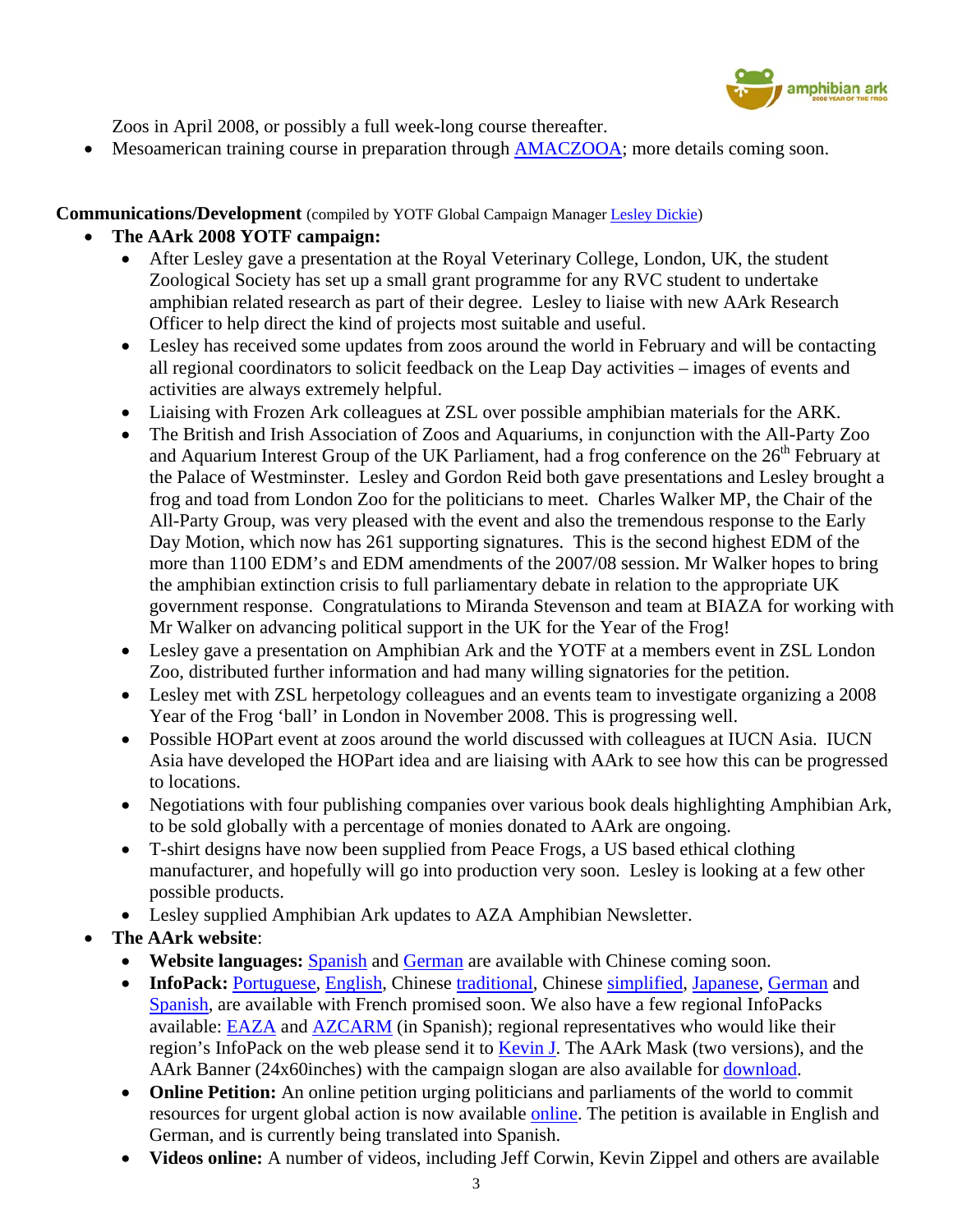

online. Additional sound files and other videos are being added regularly.

- A new AArk Shop has been created on the web site, and it features a number of books and other products, with the associated companies donating a percentage of the profits to the AArk.
- **News From the Zoos:** The new page [News From the Zoos](http://www.amphibianark.org/YOTFnews.htm) is ready for all regional associations who want to post information about their YOTF activities. Currently there are links to each region's web page but those who want AArk to create a new page for them please send the information to [Lesley.](mailto:Lesley@AmphibianArk.org) You can also send to Lesley the [names of the regional representatives](http://www.amphibianark/YOTFicontacts.htm) for the YOTF campaign if not listed on the website.
- **Visitors:** Site visitation dropped off a little last month, after a new all-time high in January.

| Month     | <b>Visits</b> | Month     | <b>Visits</b> |
|-----------|---------------|-----------|---------------|
| $Oct-06$  | 306           | $Jul-07$  | 2,420         |
| $Nov-06$  | 331           | Aug- $07$ | 4,587         |
| $Dec-06$  | 302           | $Sep-07$  | 4,754         |
| $Jan-07$  | 336           | $Oct-07$  | 6,228         |
| Feb-07    | 4,122         | $Nov-07$  | 9,972         |
| $Mar-07$  | 2,574         | $Dec-07$  | 10,191        |
| Apr- $07$ | 2,763         | Jan-08    | 31,076        |
| $May-07$  | 2,816         | Feb-08    | 32,636        |
| $Jun-07$  | 3,361         |           |               |

The most visted page, not surprisingly, was the Year of the Frog page, and from this, the most downloaded file was the Global Info Pack. These two pages accounted for 14% of the number of page hits during February.

- Web site move: All files on the AArk web site and ftp sites have been moved to a new, much cheaper internet service provider in Australia. The switch should be completely seamless and will take place after the Leap Day /weekend activities.
- **Fundraising and sponsorship** 
	- 10 frog call ringtones are available for sale via the AArk web site [http://www.amphibianark.org/ringtone\\_code.html](http://www.amphibianark.org/ringtone_code.html) . Currently, these are only available for phone carriers in the US and Canada, but it is hoped that they will be available in other countries soon.
	- **2008 Year of the Frog calendar:** 2008 YOTF calendars can be purchased [online](http://www.amphibianark.org/yearofthefrog.htm) using pay-pal (only for the US). For orders to be shipped outside of the U.S. please contact [Elizabeth](mailto:elizabeth@cbsg.org) at CBSG.
	- HOPart: IUCN Asia regional office is planning at least six high-profile gala art auctions in key locations around the world in late 2008 to raise \$1-4 million for AArk and other ACAP activities. Lesley is liaising with HOPart partners to investigate zoo involvement as auction venues worldwide.
	- Business partners selling items and donating a percentage of the profits to AArk can be found in our online shop.
	- AArk is exploring the idea of selling the naming rights to unnamed species with all of the money going to benefit amphibian conservation in that range country.
- Some of us working with Jeff Corwin and Animal Planet on an amphibian special.
- DGHT will have the tree frog (*Hyla arborea*) as the amphibian of the year in 2008, and also the CITES Animals Committee, held at Geneva and chaired by Tom Althaus, will use the tree frog as its emblem.
- Everyone continues to answer dozens (hundreds?? many!) of email/phone queries regarding amphibian conservation, program development, press, proposal reviews, etc.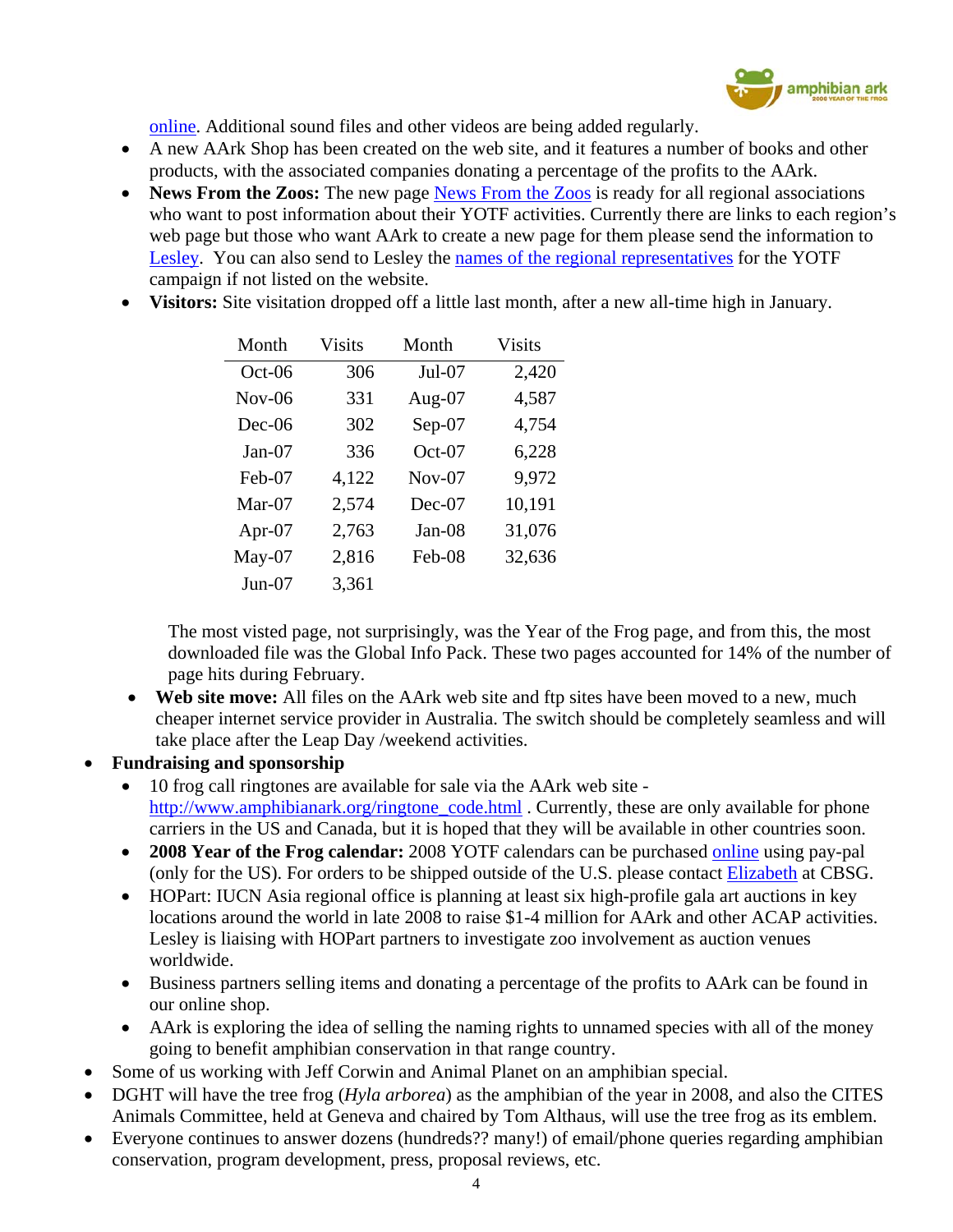

# **Travel and Workshop Schedule**

This schedule changes frequently; contact the AARK Staff for further details.

| <b>Dates</b>               | <b>Meeting Description</b>                                                                                                                                                    | Location                                                                           | AArk Staff, SC member, affiliates                                            |
|----------------------------|-------------------------------------------------------------------------------------------------------------------------------------------------------------------------------|------------------------------------------------------------------------------------|------------------------------------------------------------------------------|
| $9 - 13$<br>26<br>30-Apr 5 | <b>MARCH 2008</b><br>ARAZPA 2008 Conference<br>Rochester Museum Science Center YOTF Event<br>Annual Conference of Brazilian Association of Zoos                               | Sydney, NSW, AUSTRALIA<br>Rochester, NY, USA<br>Sorocaba, BRAZIL                   | Johnson, Zippel<br>Zippel<br>Zippel                                          |
| $12 - 18$                  | <b>APRIL 2008</b><br>AZA Amphibian Biology & Management                                                                                                                       | Toledo, OH, USA                                                                    | Gagliardo, Mendelson, Zippel                                                 |
| 17<br>22                   | Columbus Zoo/Ohio State University YOTF Event<br>Rosamond Gifford Zoo YOTF event                                                                                              | Columbus, OH, USA<br>Syracuse, NY, USA<br>Johannesburg, SOUTH AFRICA               | Zippel<br>Zippel                                                             |
| TBD                        | Prioritization and husbandry workshops                                                                                                                                        |                                                                                    | Gibson                                                                       |
| 4-9<br>TBD<br>TBD<br>TBD   | <b>MAY 2008</b><br><b>ALPZA XV Congress</b><br>Prioritization workshop<br>Prioritization workshop<br>Prioritization workshop                                                  | Quito, ECUADOR<br>Hong Kong<br>Indonesia<br>Thailand                               | Sarmiento, Zippel?<br>Johnson<br>Johnson<br>Johnson                          |
|                            | <b>JUNE 2008</b>                                                                                                                                                              |                                                                                    |                                                                              |
| $6 - 8$                    | North American Amphibian Conference                                                                                                                                           | Erving, MA, USA                                                                    | Zippel                                                                       |
| 18-20<br>18-21             | Trier University Symposium: Cryobanks<br>International Herpetological Symposium                                                                                               | Trier, GERMANY<br>Nashville, TN, USA                                               | Reid, Ryder<br>Zippel                                                        |
| 27-29                      | Amphibian training seminar                                                                                                                                                    | Stuttgart, GERMANY                                                                 | Dollinger?                                                                   |
|                            | <b>JULY 2008</b>                                                                                                                                                              |                                                                                    |                                                                              |
| 26-27                      | amphibian weekend at The Wild Center                                                                                                                                          | Tupper Lake, NY, USA                                                               | Zippel                                                                       |
|                            | <b>AUGUST 2008</b>                                                                                                                                                            |                                                                                    |                                                                              |
| 17-22                      | 6th World Congress of Herpetology                                                                                                                                             | Manaus, BRAZIL                                                                     | Gibson                                                                       |
|                            | <b>SEPTEMBER 2008</b>                                                                                                                                                         |                                                                                    |                                                                              |
| 17<br>16-19<br>19-23<br>28 | <b>OCTOBER 2008</b><br><b>NABT National Conference</b><br><b>CBSG Annual Meeting</b><br><b>WAZA Annual Conference</b><br>Chicago Zoological Society lecture series YOTF Event | Memphis, TN, USA<br>Adelaide, AUSTRALIA<br>Adelaide, AUSTRALIA<br>Chicago, IL, USA | Bonner, Dickie, Johnson, Zippel<br>Bonner, Dickie, Johnson, Zippel<br>Zippel |
|                            | <b>NOVEMBER 2008</b>                                                                                                                                                          |                                                                                    |                                                                              |
| 6                          | Frog Symposium Meeting, Linnean Society of London                                                                                                                             | London, ENGLAND                                                                    | Gibson?                                                                      |
| $8 - 14$<br>$20 - 21$      | AZA Amphibian Biology & Management<br>Frog symposium, Zoological Society of London                                                                                            | Toledo, OH, USA<br>London, ENGLAND                                                 | Gagliardo, Mendelson, Zippel<br>Bonner, Dickie, Gibson, Zippel               |
| 24-29                      | VIII Latin-American Congress of Herpetology                                                                                                                                   | Topes de Collantes, CUBA                                                           | Sarmiento                                                                    |
|                            | DECEMBER 2008                                                                                                                                                                 |                                                                                    |                                                                              |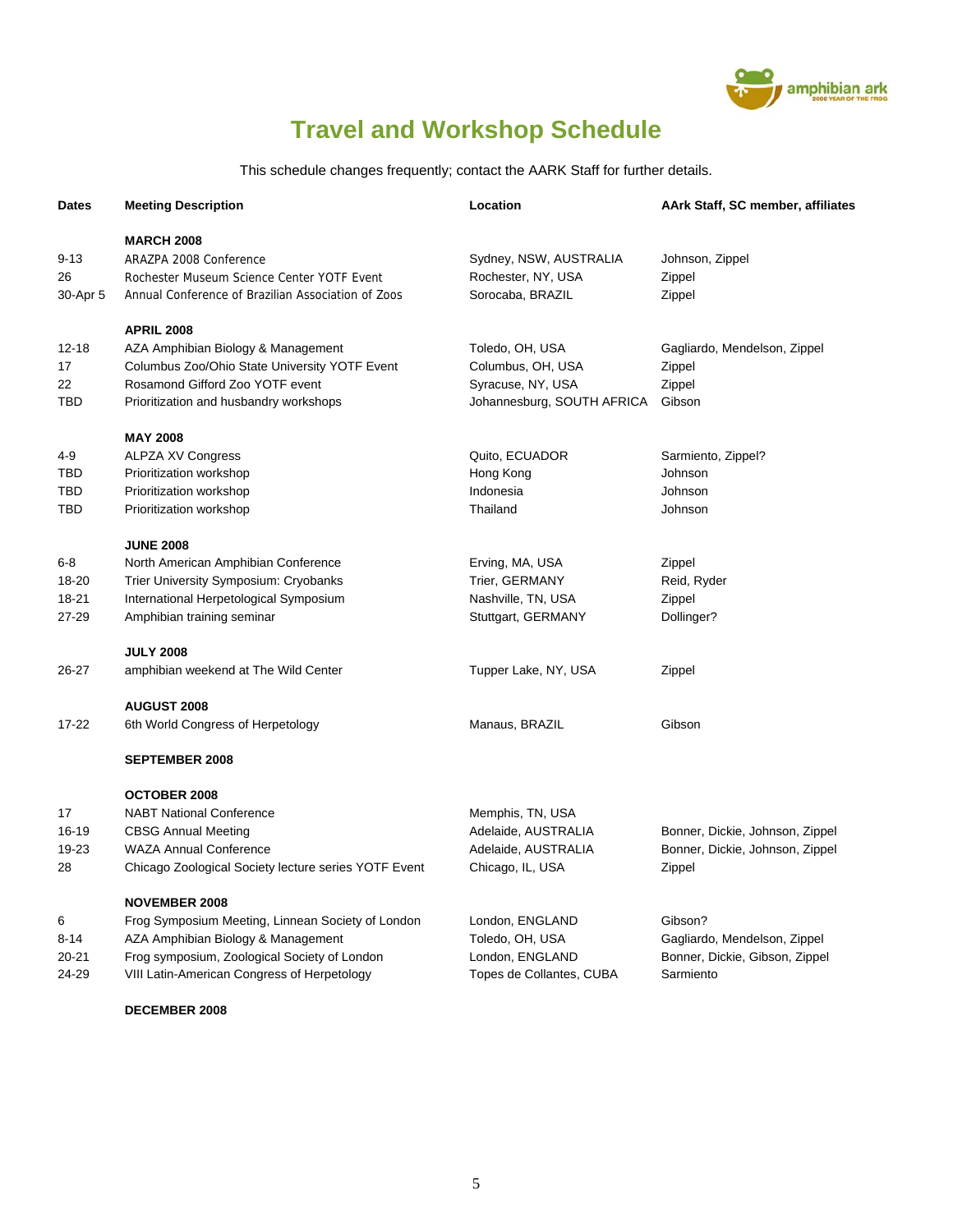

# **MONTHLY ACTIVITY REPORT**

# **Acknowledgements 29 February 2008**

# *The work of AArk is possible due to the generous support of the following individuals and institutions:*

### **Up to \$50,000**

Conservation Breeding Specialist Group (CBSG) Chicago Zoological Society SeaWorld & Busch Gardens World Association of Zoos & Aquariums (WAZA) Zoological Society London

### **Up to \$10,000**

Allwetterzoo Münster James Bramsen Chester Zoo Columbus Zoo & Aquarium Omaha's Henry Doorly Zoo Paignton Zoo Saint Louis Zoo The Living Desert Zoologischer Garten Leipzig

### **Up to \$5,000**

Al Ain Zoo & Aquarium American Frog Day 2007 Binder Park Zoological Society Bristol Zoo Gardens Denver Zoo Disney's Animal Kingdom & Animal Programs Marwell Zoological Park New Mexico Bio Park Society, Inc. Nordens Ark Ocean Park Conservation Foundation Sedgwick County Zoo Singapore Zoo Tokyo Zoo Conservation Fund Toledo Zoo Toronto Zoo Wildlife Conservation Society Zoos South Australia **Up to \$1,000** 

BIAZA Birmingham Zoo & Birmingham Zoo Chapter AAZK Buffalo Zoo Cameron Park Zoo Kansas City Zoo MARS Preservation Fund Minnesota Zoo Rosamond Gifford Zoo Sacramento Zoo San Francisco Zoological Society Staten Island Zoo Taipei Zoo

### **Up to \$500**

John Adams Susan Anderson Anonymous Anonymous in honor of Winona & Rupert Barcelona Zoo Richard Colwin Bryarly Jr. Stephany Burge Chris & Dave Chadwick ED's Fly Meat Stuart Haber in memory of Gus Kaufman M. Buffy Hodgetts Kirstin Hunter Johannesburg Zoo Gary & Roberta Kirkland Lake Forest Academy-*The Spectator*  Janie & Rick Levis JoAn & Ian MacBryde Nori Maki Thomas Martin Laura & Paul Miller Joseph Miscimarra Marianne & Mike Murphy Lisette Pavajeau SAAMBR Heather St. Louis Jan Sealover

Wisconsin Wetlands Association Zoo New England

### **Up to \$100**

Alta Vista Elementary Charlotte Connor David Corsini Janet Corson Robert & Sue Dupré Jonathan Foise Judi Goldfader Lee & Shirley Griffey Terri Harmon Elizabeth Hodgdon Jennifer Hunter Steven Andrew Painter Linda Pather Cynthia Petrella Save the Prairie Society Susan Schroeder South View High School Douglas Sovonick Michael Traynor Marion Van Eyk McCain Deborah Wallwork Kaye Ward Laura Wessels

### **Up to \$50**

Albright Middle School 5th Grade Deborah Baker Anna Barbosa Scott Barolo Jim Bartos Rose Lee Benson Marcus Bingham Cecelia Bland Bettina Brinkley Jack & Margaret Broxholme Alison Burt Wallace Chin Kayla Cruz Ian & Ray Cummings Naomi Doak

Kimberly Egan Kendra Felisky-Watson James Frank Charles Hall Tracy Hart Lars Gerner Jensen Kitten Kephart Ron & Kathleen Kornak Jeff Kwolkoski Nathaniel Lachenmeyer Ruben Lopez Marena Marshall Kathy Mathis Christopher Michaels Marsha J. Moore John Muller Michelle Paul Andrea Peck L. Keith Pflum Linda Ray Michael Sauer Donna Savage Mark Schiano Sharon Silverman Sarah Sokolowski Christina Stanziano Deborah Swain Georgette Taylor Louann Thogmorton Valdosta Jr. Woman's Club Karen Valley & Meghan Namaste Gwendolyn Weeks & Michael Steenbakkers Elissa Wells Jenine Wilson Rosalind Wombwell Diana & Thomas Woods Zachary Wright **Up to \$25** Anonymous Kade Ariani

Nicolas Barbieri Stephen Bowater Jessica Bryan Dorothy Clark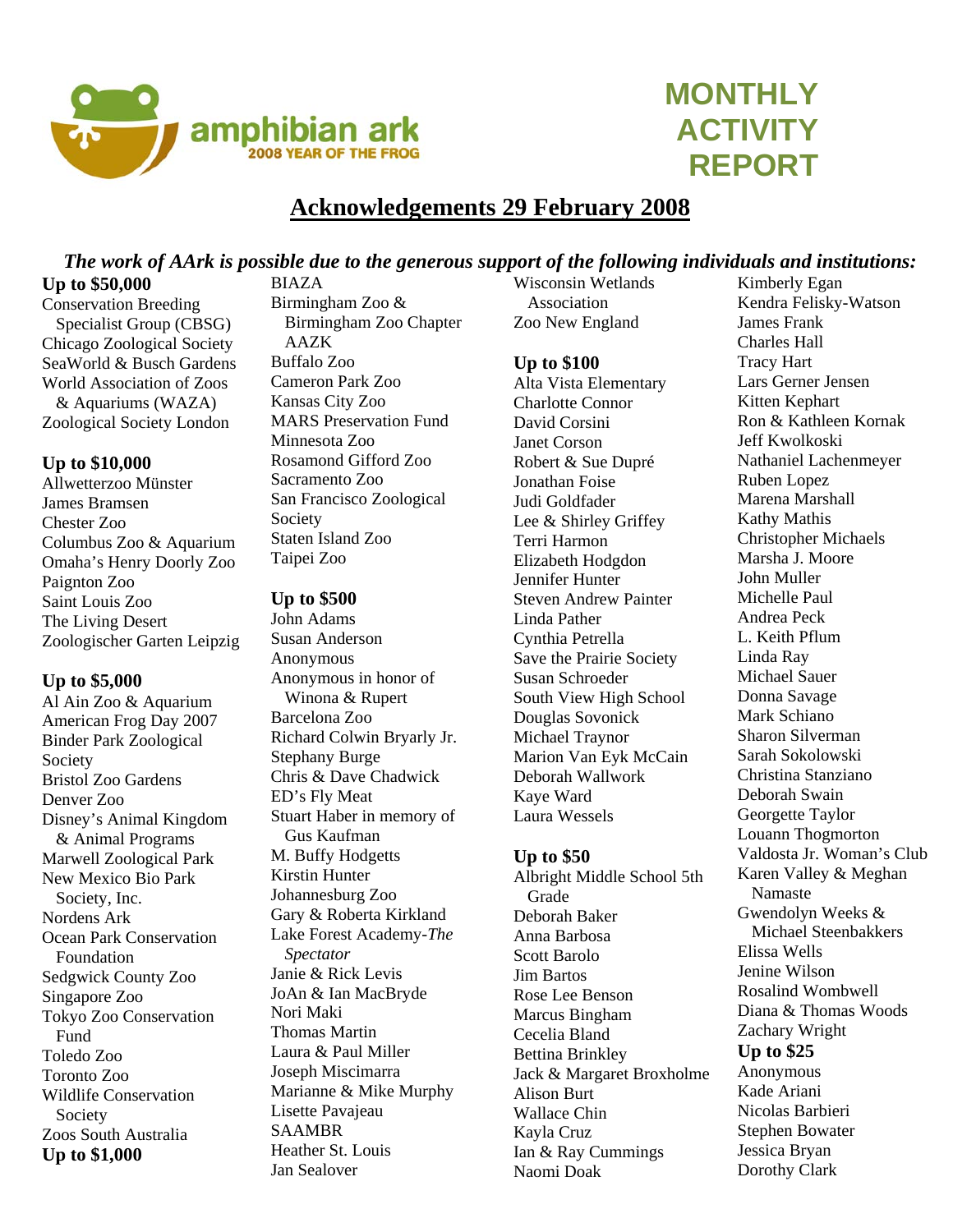

Shelley Comella Michelle Contillo Deborah Daniels Drue Danz Rebecca Davy Jennifer Day Hannah Dunstan Candis Ellis Edward Flanagan Angela Ford Wendy Free Melissa Graham Martiin ter Haar Jennifer Hagstrom Lee Hall Susan Handa Ben A. Hrach Lauren Hruska Sylvia Hurdle Jackie Irving Chloe Jewel Hazel Jones Tony Jones Adamandia Kapsalis Adam Kennedy Christina Kennedy Anne King

Kathy Kirkland-Cady in honor of Kevin Zippel Kathy M. Krizek Amber, Angus, & Noah Landry Nicholas Leonetti Sally Mahoney Angelica Martinez Darla Michalicek Lisa Miller Alissa Mudd Thibault Normand Jean Novotny Michael Nunley Vinod Oedairadjsingh Linda Pellegrino Lindsey Pierce Andrea Polanowski Patrice Powers Ryan Reed & Christiana Loew Harry Richards Donald & Anette Sadenwater Mike Shelton Melanie Shurgalla Sonya Sobieski Stephen J. Spill Walter Staude

Synnabar Graphics Charles Thompson Alex Vactor William Valencia The Whites Family Deborah Zeitman Scott Zippel Peter Zrinski

#### **Up to \$10**

Erin Baldwin Christina Blankenship Debora Borba Blanca Cohen Matt Croskey Charlotte Cullen Brenda DiAntonis John Dubin Tracy Emmanuel Steven Errick Sharon Ferrell Barbara Finch Stephen Furgang James Gibbens Shlomi Harif Erika Harm Arlen Heeren

Molly Hilton Justine Hirten L.H. Goorhuis-Hoogenberg Io Entertainment Marcella Klein Collette Lash Queenie Law Joseph Layden Phoebe Lenhart Stephanie Liao Megan McEvers Emily Mei Victoria Mendez Jennifer Miller Meredith Placko Amanda Richardson Samantha Rowland Megann Schaefer Ross Secord Angela Kingston Smith Eric Troldahl Ekaterina Varlamov Wes Wahlin Tami Wester Jamie Woodward